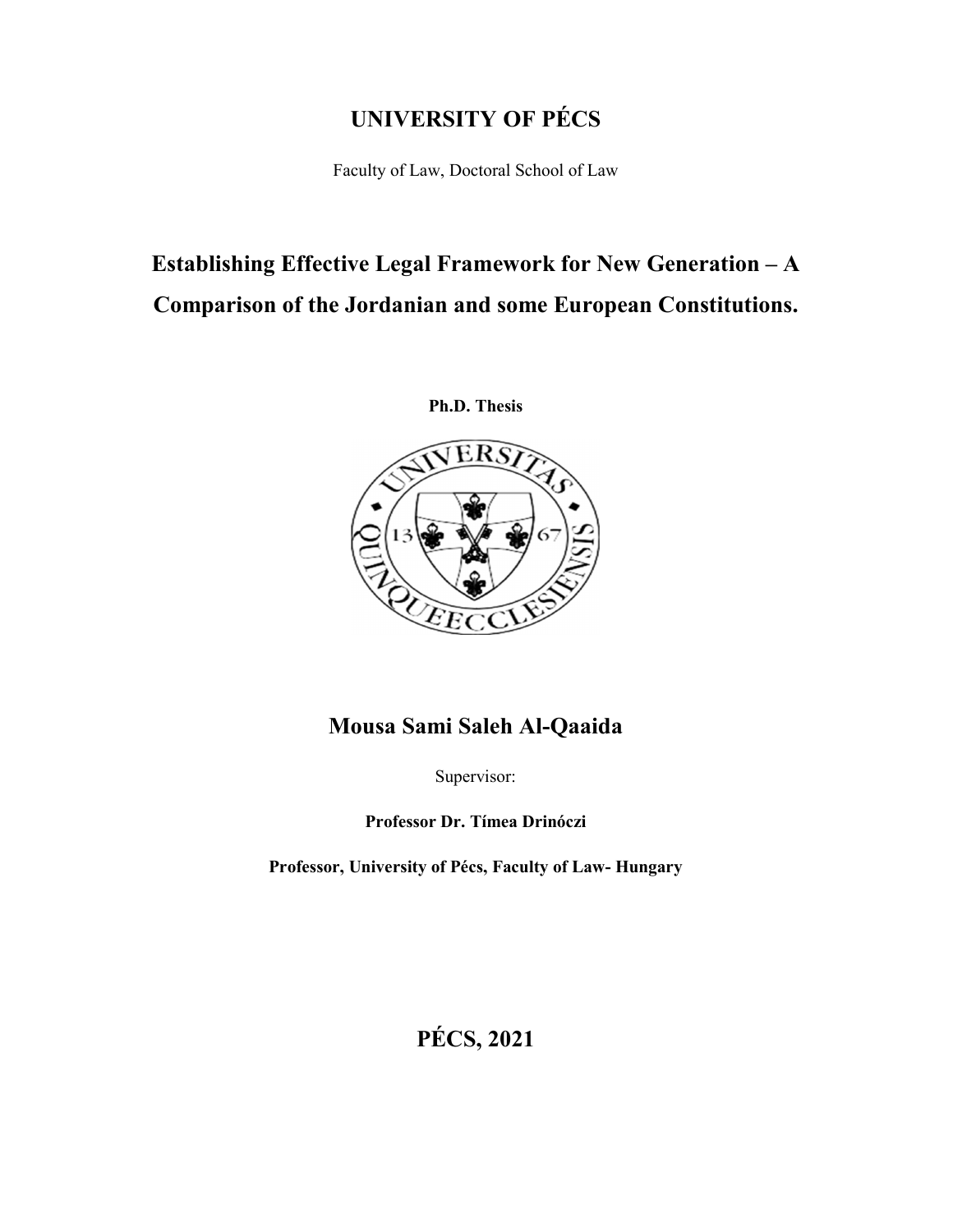# **Summary**

#### **I. Introduction**

The study is designed to compare the Constitution of Jordan and European countries with the aim of developing a new constitutional framework for both Jordan and European countries. Thus, to attain the main aim of this research, the study endeavours to answer the following main and sub-questions:

Q.1. How can the comparative components of Constitution of Jordan and European countries can be utilised to form an efficient legalised framework for the current generations regardless of their race, religion, sex and nationality?

Thus, based on the aforementioned main question, the following sub-questions are divided:

Q1.1. What are the similar and dissimilar elements in the Jordanian Constitution and the European countries' constitution?

Q1.2. What are the components of the Constitution of Jordan and European countries' that can enhance equality of rights for the new generation?

Q1.3. What are the lacking areas in European countries' constitution and Jordanian Constitution?

Q1.4. What is the stability of the European countries' constitution as well as Jordanian Constitution?

Due to the significance of a country's effective provisions of constitution to protect the rights of its citizens, the present study reviewed many studies in order to define the gap in literature. However, since there is no research focused on elaborating the efficiency of Jordanian Constitution to protect the rights of the current generation; the study is primarily constructed to compare the Jordanian Constitution along with constitution of European countries in an attempt to assist the new generation dealing with a legal framework regardless of religion, nationality, race and sex. Therefore, to accomplish this core aim, this research seeks to attain the following related objectives:

1- Describing and analyzing the key elements of the constitution of European countries;

2- Elaborating and exploring the major components of the Jordanian Constitution;

3- Ascertaining the constitutional theories and legal provisions in relation to European countries' constitution and Jordanian Constitutions;

4- Identifying the ongoing changes in constitutional theories and their practices in the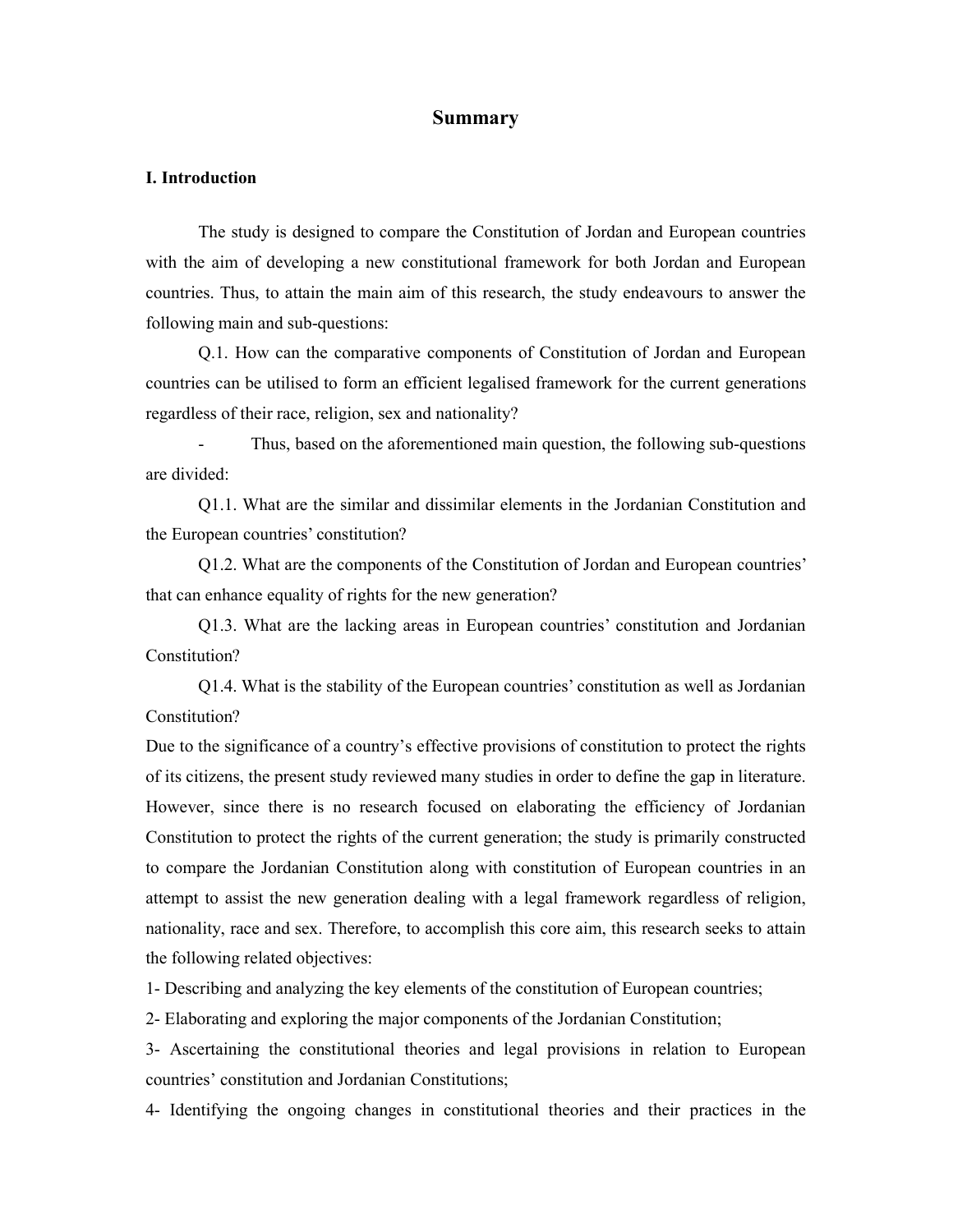Constitution of Jordan and European countries;

5- Comparing and contrasting the Constitution of Jordan and European countries in an attempt to formulate an effective legal framework irrespective of nationality, race, sex and religion; and

6- Identifying the suitable approaches for integrating new legal framework in the existing constitution in regard to eradicate discrimination and foster equality across Jordan and European countries.

# **II. Reason for Choosing Specific Countries**

 $\overline{a}$ 

 Jordan has been selected to be studied in this research project because the constitution of the country concentrates legislative and executive authority on the king. The human rights problems in Jordan are on high as compared to rest of the countries that includes torture and allegation by security officials, arbitrary detention and arrest of journalists and activities, undue restrictions of freedom of speech and the press integrating censorship, criminalisation of libel, internet site blocking, restriction of assembly and association, forced labour and discrimination and violence against women, bisexual, intersex, gay and lesbian. In general, the constitutions of Jordan lacks offer equal rights to its citizens that needs increased focus by the government to take initiatives that respect the rights and freedom of persons<sup>1</sup>. Besides, the six countries of the EU including France, Greece, Germany, Austria, Portuguese and Poland have been chosen because unlike Jordan the constitutions in these EU countries focus extensively on promoting equality and anti-discriminatory practices. However, there are some countries that have specifically defined some of the grounds for discrimination like Germany and Greece while the constitutions in most of the rest countries have not defined the basis of discrimination like France, Austria, Poland and Portuguese<sup>2</sup>. Hence, the research has chosen to review the constitutions of EU members those who have specifically defined ground for discrimination and those who does not so as to gain in-depth knowledge and make detailed comparison between constitutions of different EU countries and Jordan.

<sup>&</sup>lt;sup>1</sup> US Department, '2018 Country Reports on Human Rights Practices: Jordan', (2018) Available at:

<sup>&</sup>lt;https://www.state.gov/reports/2018-country-reports-on-human-rights-practices/jordan/> accessed 27 February 2020.

<sup>2</sup> European Commission, 'European network of legal experts in gender equality and non-discrimination', (2017) available at:

<sup>&</sup>lt;https://www.google.com/url?sa=t&rct=j&q=&esrc=s&source=web&cd=&cad=rja&uact=8&ved=2ahUKEwiV uYeEuMvwAhWhjuYKHZX0Bx8QFjAAegQIAhAD&url=https%3A%2F%2Fec.europa.eu%2Fnewsroom%2F just%2Fdocument.cfm%3Faction%3Ddisplay%26doc\_id%3D49316&usg=AOvVaw0Wk8h5uEMhBgHGD3Ml xIWK> accessed 1st May 2021.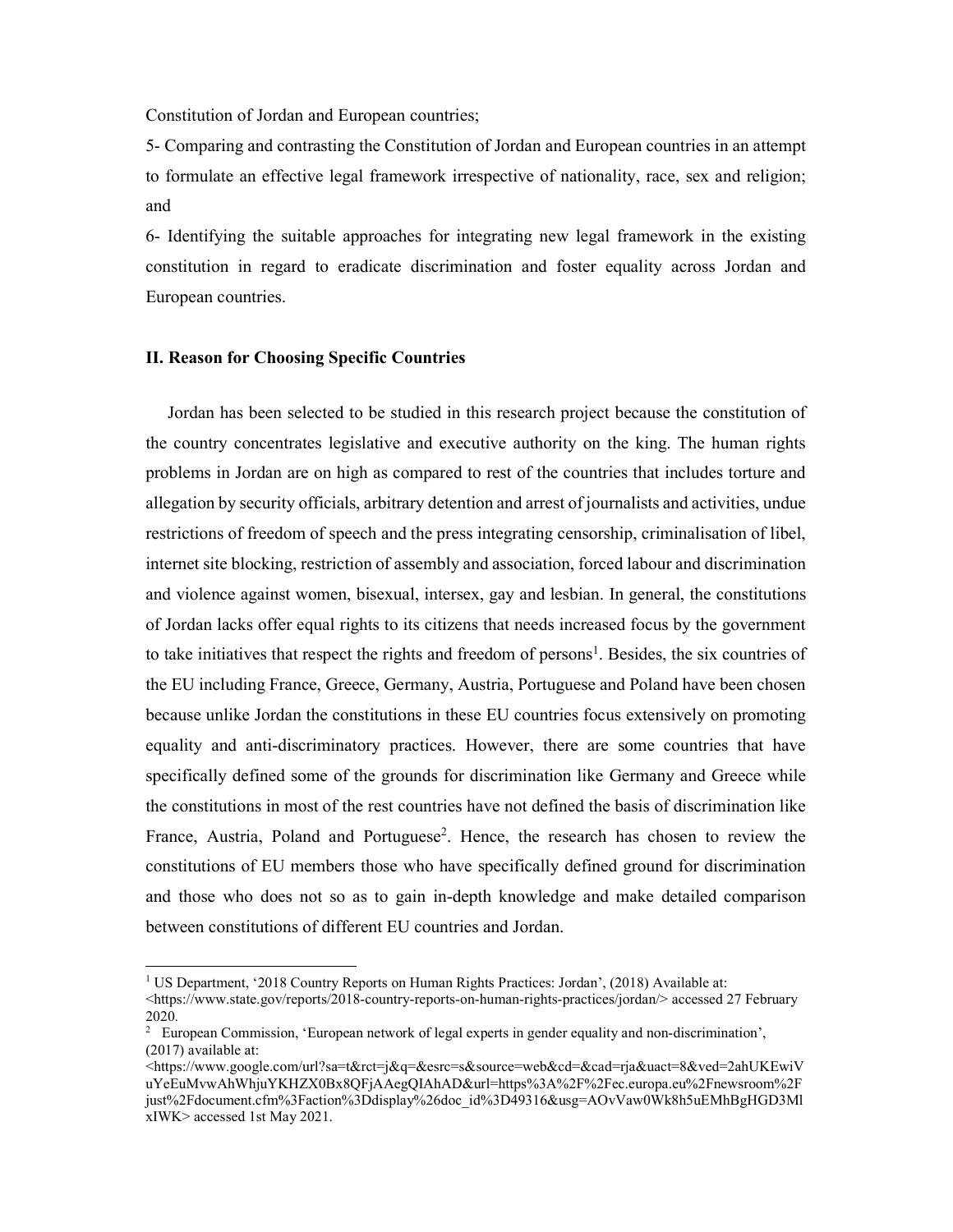#### **III. The Study Rationale:**

This research is very crucial for the present times as it is focused on equality of every person irrespective of religion, race, nationality and sex. It is clearly evident that awareness among the people around the globe has increased regarding the bias they face on the basis of religion, race, nationality and sex. For instance, in the case of the citizens of Jordan, awareness among the people regarding their rights have increased, and many issues are faced by the people due to the rise in the inequality issues<sup>3</sup>. Flaws are also observed in the constitutions of European countries as the people still face issues regarding equality, and all the communities do not have equal rights<sup>4</sup>. Therefore, this research is crucial in order to determine the flaws in the Jordanian Constitution and the constitutions of European countries such as France, Greece, Austria, and Germany. It will help in developing a constitutional legal framework for the upcoming generation irrespective of religion, race, nationality and sex.

 This research is also vital as it helps in understanding the shortcoming that is observed in the Constitution of Jordan and Constitutions of European countries. For example, it is known that the political system of Jordan is based on ruling families and conservative elements and religion is used by the people in order to achieve political objectives, just like politics is used for various religious aspects. This interaction process is notable in the Jordanian Constitution where religious authority is legalised in order to run the rights of all the citizens, which has a negative impact on the rights of women in Jordan<sup>5</sup>. These types of flaws have a massive impact on the liberalisation of the duties and rights of the citizens, which is evaluated by the help of this research. An effective legal framework can only be established if all the flaws in the Constitution that are made on the basis of religion, race, nationality and sex can be determined.

### **IV. Methodology and Analysis:**

 In order to obtain a crucial insight into the differences between the constitutional aspects of Jordan and European countries; the study collected a pertinent set of knowledge and information on the chosen area. There are two types of research methodologies which are utilized in a study, which are qualitative and quantitative methods. Whereas, the qualitative

**.** 

<sup>&</sup>lt;sup>3</sup> Kumaraswamy, The Palgrave Handbook of the Hashemite Kingdom of Jordan (Springer Nature 2019) 56.

<sup>&</sup>lt;sup>4</sup> Nicola Lupo, Interparliamentary Cooperation in the Composite European Constitution (Bloomsbury

Publishing 2016) 22.

<sup>5</sup> Amin Al-Mashaqbeh, Jordanian Political System (Xlibris Corporation 2019) 13.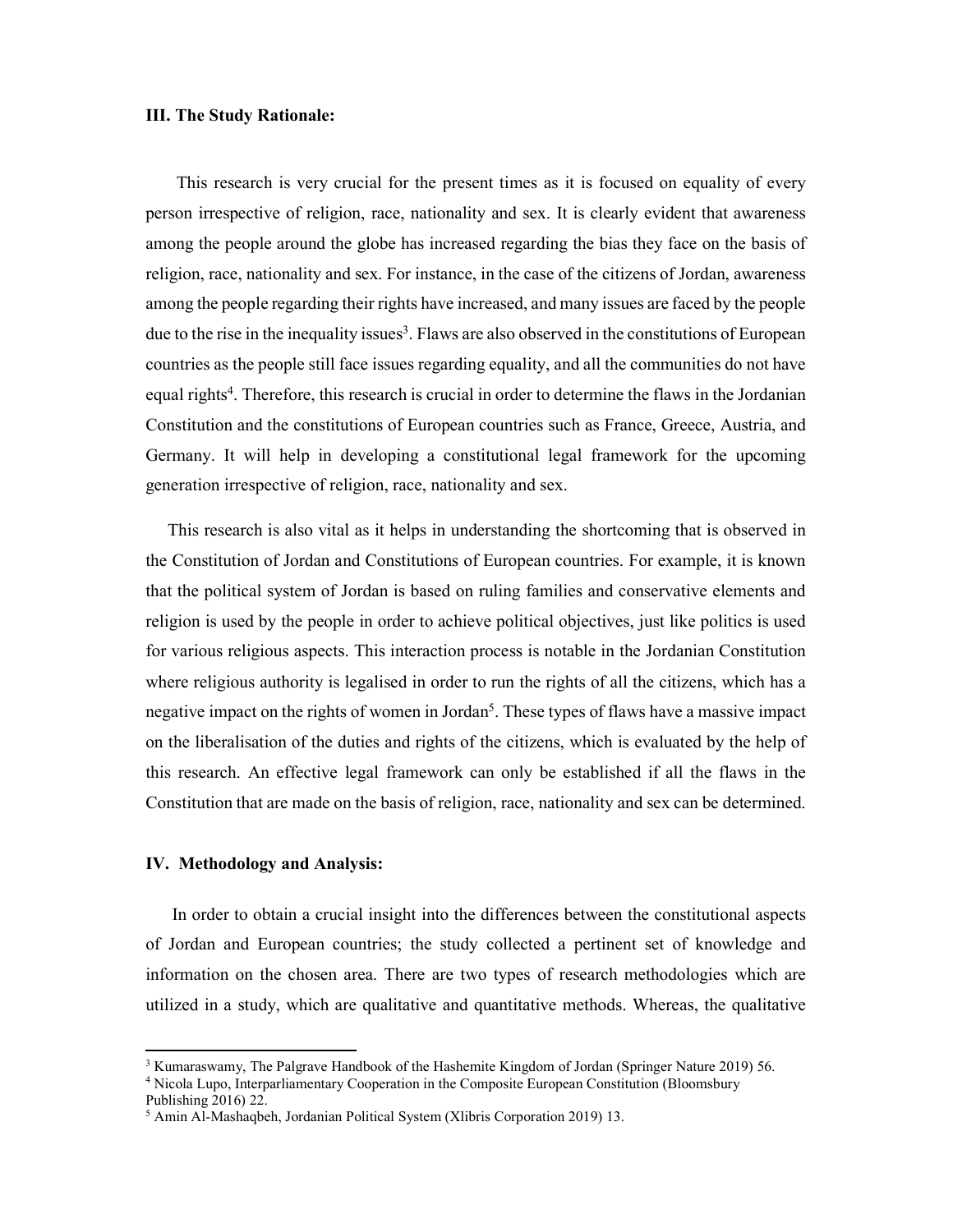approach is referred as the inductive methodology, which is primarily focusing on building a new theory, while the quantitative approach is linked with the deductive method which is mainly concerned with testing an available theory through reviewing the most related literature<sup>6</sup>. Since the current study was mainly constructed for the aim of comparing the Jordanian Constitution along with the constitution of European countries in order to help the new generation to deal with a legal framework regardless of religion, nationality, race and sex; the study relied on collecting secondary data to attain the core aim of this study. Since the current research work aims at exploring a subjective area; the use of qualitative research method was selected. The qualitative research method is the most suitable method for this research to explore the general trends, views and experiences of the participants pertaining to the research area7. The use of this method helps to understand a greater and broader insight into the views and perception of the experts of constitutional law and legislation in Jordan and European countries. Thus, in order to obtain a comprehensive array of qualitative resources, data collection methods have been conducted in this research. Using these tools, a detailed subjective insight has been gauged in regard to the Jordanian Constitution and the constitutions of European countries to support the rights of the new generation<sup>8</sup>.

On the other hand, the study relied on reviewing the available literatures to identify their findings. A literature review or survey method gives the opportunity to determine different perspectives of the scholars to compare and contrast. This data collection method is chosen to develop a theory-based knowledge of constitutional theories and existing gaps in the constitutions that directly affect the stability and robustness of the legislative system. Secondary data collection method is integrated in this thesis so as to infer valid and credible conclusion whether Jordan constitution in contrast to the European countries' constitution is more stable or not, and extent of amendments in the existing Constitution of Jordan and European countries to safeguard citizens' right irrespective of discrimination. Since the study utilized on secondary data to attain the core aim of this research, the mixed methodology will be followed to compare, and contrast the constitutions, which are followed in Jordan and some European countries to identify the major determinants or areas of change to develop a legal framework for the new generation. Where, the collection of qualitative data is mainly focused

**.** 

<sup>6</sup> Saunders, M., Lewis, P. and Thornhill, A., 2012. Research Methods for Business Students. 6th ed. Harlow: Pearson Education Limited.

<sup>&</sup>lt;sup>7</sup> Baran and Mette L, Mixed Methods Research for Improved Scientific Study (IGI Global 2016).

<sup>8</sup> Sarah J. Tracy, Qualitative Research Methods: Collecting Evidence, Crafting Analysis, Communicating Impact (John Wiley & Sons 2019).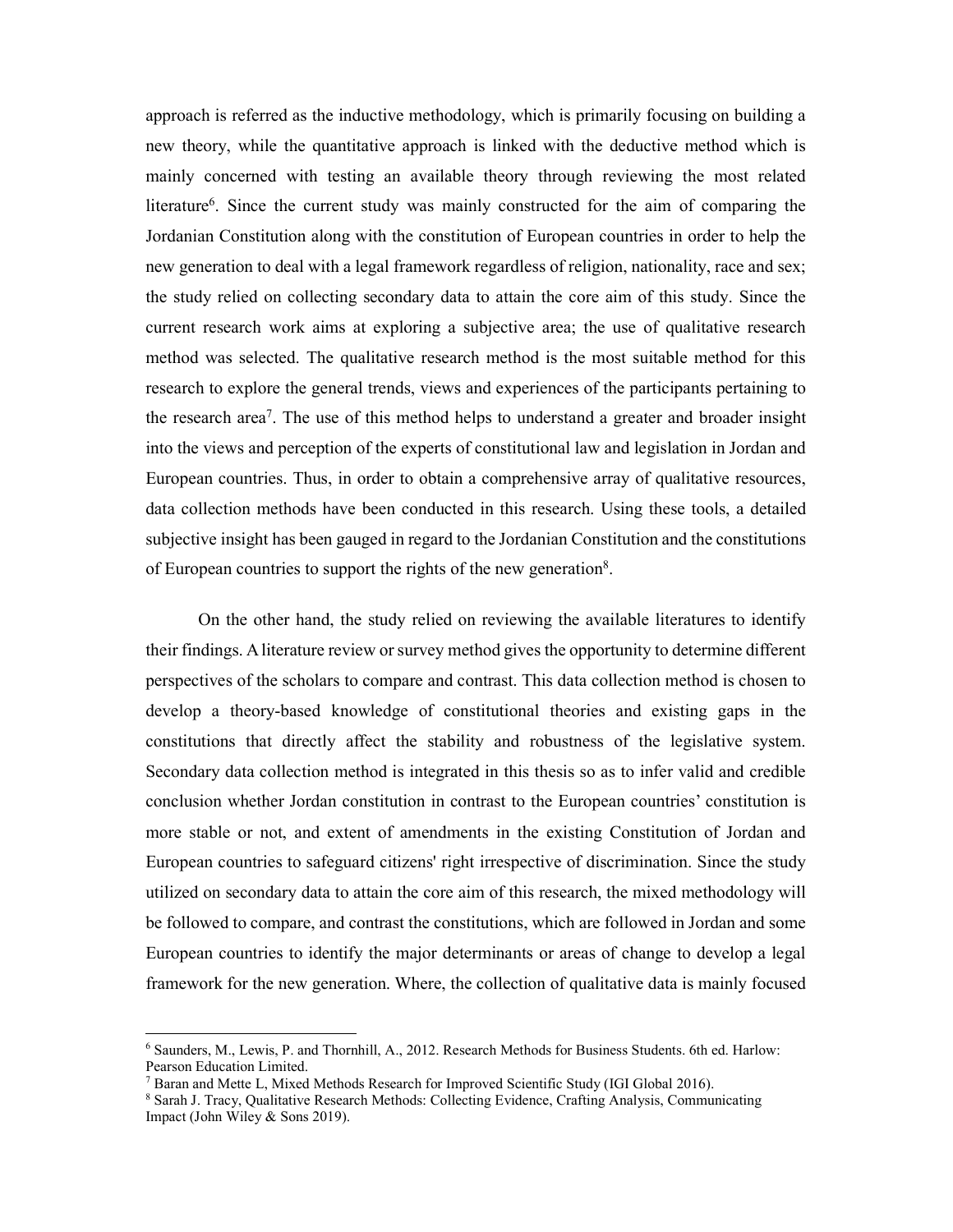on secondary research to integrate views of scholars and legal experts. A literature review or survey method gives the opportunity to determine different perspectives of the scholars in compare and contrast format. This data collection method is chosen to develop a theory-based knowledge of constitutional theories and existing gaps in the constitutions that directly affect the stability and robustness of the legislative system. Secondary data collection method is integrated in this thesis to infer valid and credible conclusion whether Jordanian Constitution in contrast to the European countries' constitution is more stable or not, and extent of amendments in the existing Constitution of Jordan and European countries to safeguard citizens' right irrespective of discrimination.

The qualitative data analysis of this study was done by utilizing secondary studies review using thematic analysis. This data analysis method helps to identify common themes to process analysis and interpretation of the meaningful pattern from the collected qualitative data<sup>9</sup>. Lack of quantitative data is one of the major limitations of the research. Besides this, statistical data is not integrated in this thesis, which is also a key limitation that might affect the validity of the result. The usage of the qualitative methods has been made in strict abidance to the ethical norms and guidelines pertaining to the research. Along with this, strict compliance with the guidelines of plagiarism norms has also made in this research to protect the credibility and reliability of the study's findings.

#### **V. Results:**

1

 The prime quest of the presented results is to get insights into the constitution of Jordan in relation to the Constitutions of European countries. The comparison is pursued in the light of gender equality, followed by a brief discussion on the political representation and gender gap in European countries. Since, the study is designed to compare the Constitution of Jordan and European countries with the aim of developing a new constitutional framework for both Jordan and European countries, the comparison can be done on different aspects listed as below:

<sup>9</sup> Greg Guest and Kathleen M. MacQueen and Emily E. Namey, Applied Thematic Analysis (SAGE 2012) 10.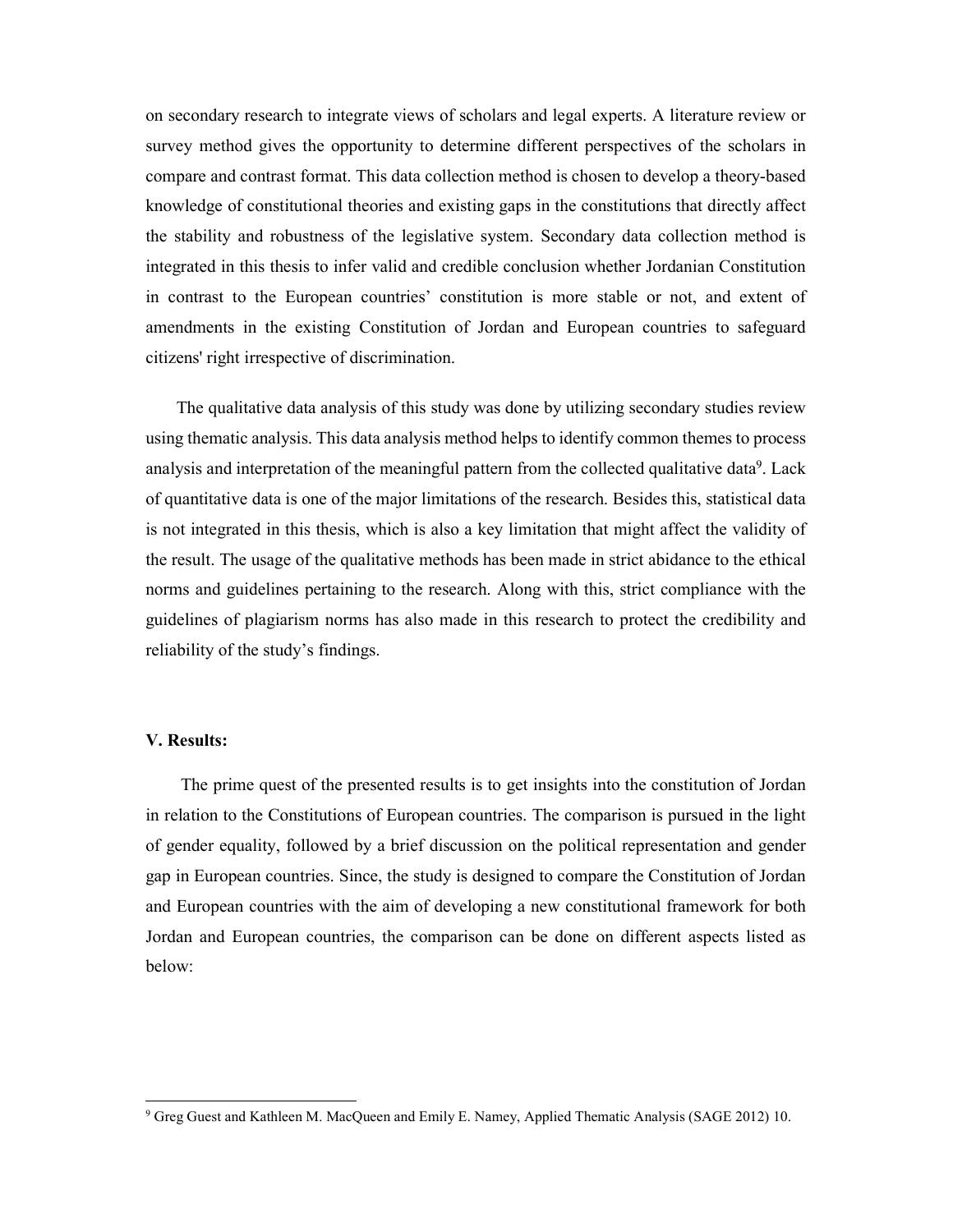#### **5.1. Gender Equality in European Countries' Constitutions and Jordan**

As the study concentrates on establishing an effective legal framework for the new generation, which is free from inequalities in regards to race, nationality sex and religion, it is essential to understand the gender equality in the Constitutions of both Jordan and the European Countries. Therefore, this section is focused on highlighting the gender equality context included in the Constitutions of the European Countries and Jordan in order to observe the gaps in the legislation, and develop a new framework to fill the existing gaps. This section also highlights the significance of gender equality in order to demonstrate the need for conducting the current study. It also reflects on the significance of political and public involvement of women in the countries.

In order to significantly compare and contrast the Jordanian Constitution and the Constitutions of the European Countries, some of the European Countries have been specifically selected, such as the Constitutions of France, Germany, Greece, Poland and Portugal. The reason behind selecting these countries is that as the study is focused on protecting individual's rights in regards to nationality, religion, race and sex, it has been observed that the Constitutions of Germany and Greece already have policies of human rights regulatory provisions for protecting the rights of people. Hence, in order to have a significant comparative analysis between the Constitutions of different European Countries, these countries have been selected.

#### **5.2. Gender Equality**

1

There is a group of legislative provisions that handle gender inequality that provides a legal framework that guarantees equality of women in their places of work, including the general working conditions. It was first composed of three directives. The first is based on equal pay, which involves the idea of equal pay for works with the same value as provided in the International Labour Organization<sup>10</sup>. The second directive is on equal treatment in various employment aspects, including dismissals, promotions, and hiring. The last directive is about equal treatment within social security issues. It is during the first to mid of the 1980s that two directives were recommended and equality adopted in 1986, all with limited scope.

The first proposed directive was on equality between women and men who were selfemployed and on the equality for occupational social security. Some legislation facets were fundamental in the 1990s. In 1992, there was a directive that offered specific rights to

<sup>&</sup>lt;sup>10</sup> Christopher McCrudden, Buying Social Justice (Oxford University Press 2007).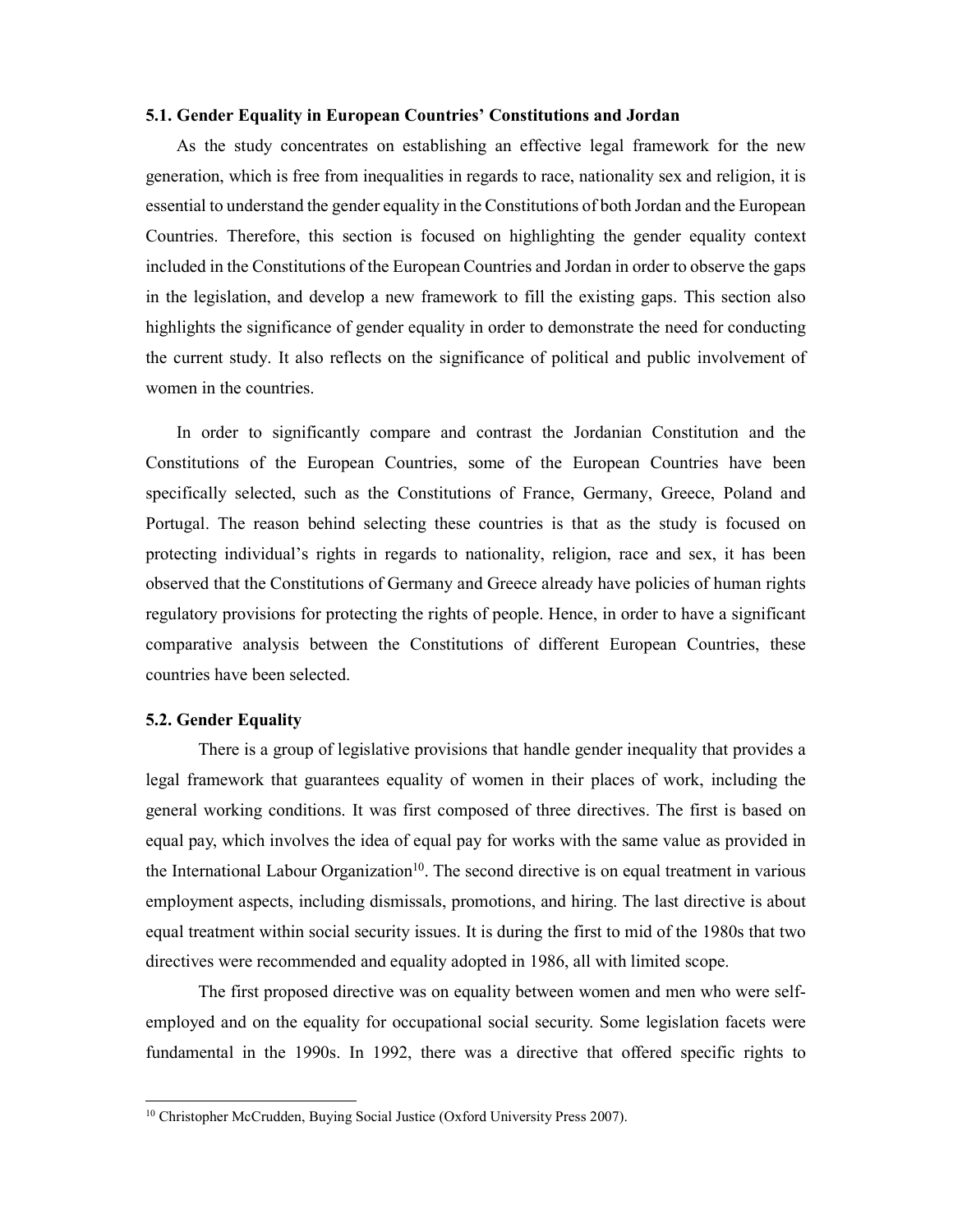breastfeeding, and expectant women called the Pregnant Workers Directive<sup>11</sup>. In 1993, the directive on Working Time was instituted in 1993. The Social Protocol that initially excluded the United Kingdom agreed to have the Parental Leave Directive that offered time off for fathers and mothers in specific situations. A directive on Occupational Social Security was approved in 1996 that amended the 1986 directive. The council adopted the Burden of the Proof directive that comprised the legislative description of provisions; indirect discrimination intended to regulate the legislation on the Burden of Proof associated with issues of sex discrimination.

A directive on the Part-time Workers banned the discrimination between workers who operated on a full-time or part-time basis in particular situations. Notable amendments of the Equal Treatment Directive of 1976 were presented in 2002 that member states were to implement in 200512. Gender discrimination was forbidden in situations of goods and services in 2004. A directive on new recast was adopted in 2006 to bring together existing provisions of various directives on gender discrimination handling employment and apprise them to mirror case law of the European Countries. The Member States implemented the directive on 15th August 2009<sup>13</sup>. The instruments of soft law raised expectations and set standards with substantial indirect influence for the explanation of instruments dealing with hard laws, especially in the framework of national legislation. Therefore, it is not devoid of legal impact. The council and commission have espoused instruments in some areas involving gender equality and particularly areas of women representation, sexual harassment, affirmative action, and equal pay.

Article 6 of the Jordanian Constitution guarantees equality to all citizens before the legislation, but it seems like the Constitution enacted in 1952 is not effective enough in prohibiting gender discrimination or protecting gender disparity against women. Moreover, the Constitution provides equal pay rights to every worker, but it does not have any specific law in place, advocating equal pay rights to women. It is investigated that challenges are faced in securing the rights of women despite the active efforts of the government and substantial investment of the US government in securing human rights and democracy. The US government invested \$88.2 million on human rights programs and worked towards ensuring

**.** 

<sup>&</sup>lt;sup>11</sup> Christopher McCrudden, Buying Social Justice: Equality, Government Procurement, & Legal Change (Oxford University Press 2007).

<sup>&</sup>lt;sup>12</sup> Christopher McCrudden, Buying Social Justice: Equality, Government Procurement, & Legal Change (Oxford University Press 2007).

<sup>&</sup>lt;sup>13</sup> David Feldman, English Public Law (2nd edn, Oxford University Press 2009).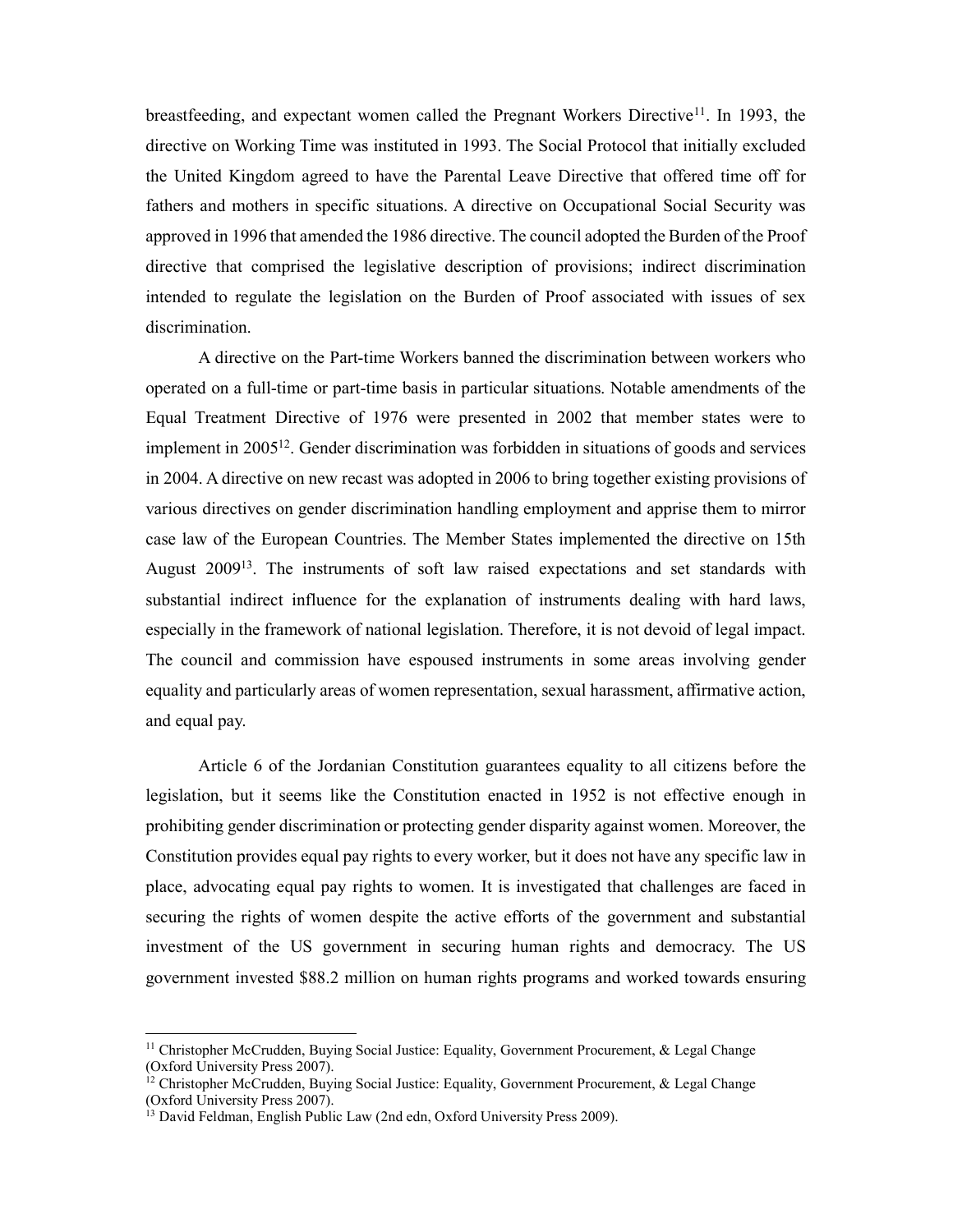gender equality in Jordan in the time period of 2013 to 2015, but economic marginalisation of women has drastically worsened in the last decade<sup>14</sup>. Jordan's position on the Global Gender Gap Index reveals that current legislative practices and provisions are not supportive in fostering equal opportunity and encouraging economic participation of women. Despite being highly educated, less than 16 percent of women are employed in Jordan due to the absence of equal opportunity law and failure of the Constitution to prohibit gender-based discriminatory practices. Circumvention of maternity leave provisions and daycare facilities for working mothers by private employers' regulatory deficiencies in Jordanian Constitution. Women are entitled to only half of their parents' inheritance under Jordanian law wherein these norms are originated and enacted in alignment with Shari'a, thereby restricting the economic independence of women.

Therefore, in the above discussion as per the comparison of the norms of gender equality present in Jordan and European countries, it is analysed that Jordan comprises of the highly educated population of women that fosters social, political and economic development of the country. However, a wide gap exists between men and women in Jordan in terms of opportunities at the workplace and education and in terms of acceptable social norms and constitutional rights due to cultural restraints and traditional expectations, as compared to European countries. Therefore, legal frameworks and governing institutions must provide a national framework for eradicating gender discrimination in Jordan and reducing the gender  $qap^{15}$ .

<sup>&</sup>lt;sup>14</sup> Freedom House. 2016. Why Is Jordan Backsliding on Gender Equality? [Online]. Available at:

<sup>&</sup>lt;https://freedomhouse.org/article/why-jordan-backsliding-gender-equality> accessed 26th June 2020.  $15$  Ibid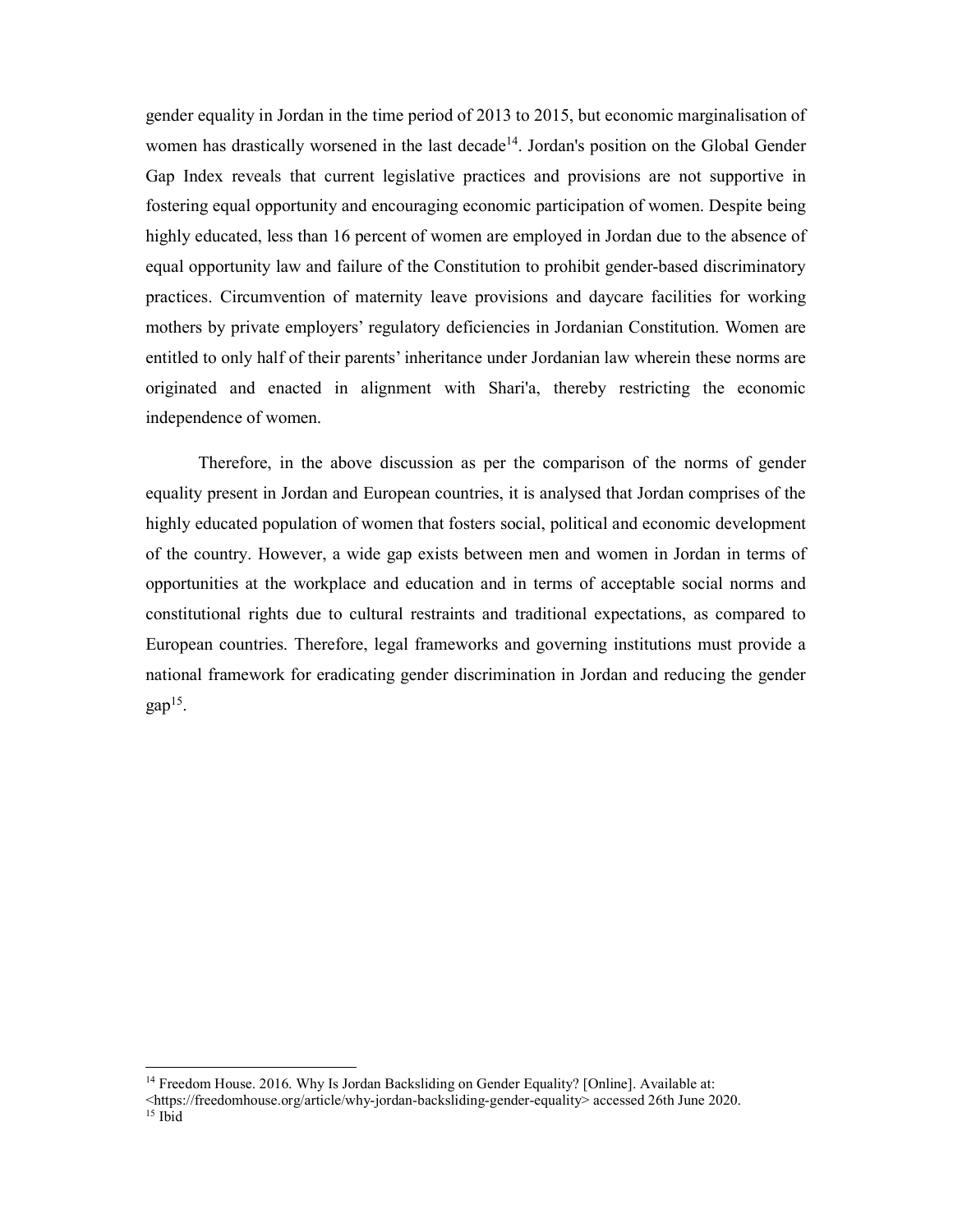#### **5.3. Political Representation and the Gender Gap in European Levels**

There has been an increase in women percentage from a low 16.6 percentage of females for the initially elected legislature in 1979 that was done directly after every election to 35.8%after the elections of 2014. The recent figures in the European Parliament on gender balance indicate that the level of Members of the European Parliament that women represent has slightly progressed from the 2014 elections, which are currently at  $36.1\%$ <sup>16</sup>. It surpasses the global average for state parliament and beyond the average of the European Union for national parliament at 30.2%. Nonetheless, there are wide variations among the Member States ranging from high percentage, including Ireland and Croatia, both at 54.5%and Finland at 76.9% to others, including Bulgaria at 17.6% and Cyprus and Estonia both at 16.7%. However, Malta and Hungary are few member states in the EU that are trailing with merely 12% and 7.1% of women participation in parliament respectively.

# **5.4. Protection and Promotion of Human Rights in Jordan and European countries**

Respondents confirmed that girl's and women's rights include cultural, social, economic, civil, and political rights. The human rights for most girls and women are denied and violated regardless of the commitments. The respondents emphasized on interrelatedness and indivisibility of human rights and appreciated interrelation between the diverse violation of human rights that are women-based, including the rights and needs of girls<sup>17</sup>. Inequality and poverty are important factors that enhance susceptibility to gender-based violence, hunger, and discrimination. Macro-economic choices, systems, and patriarchal structures devalue the lives and influence of women who suffer unduly from precarious employment, unemployment, violence, war, and militarization. The choices negatively affect the safety, health, and time of girls and women. Besides, girls and women bear the burden of austerity measures such as budget cuts on social security, education, health, and public service.

The NHRIs emphasized that the government is tasked with the responsibility to without delay, implement the obligations and commitments that are approved. As a result, the NHRIs met and agreed to different areas of work and broad principles<sup>18</sup>:

<sup>&</sup>lt;sup>16</sup> Rosamund Shreeves, Martina Prpic and Eulalia Claros, Women in Politics in the EU-State of Play (European Parliamentary Research Service 2019) available

at:<https://www.europarl.europa.eu/RegData/etudes/BRIE/2019/635548/EPRS\_BRI(2019)635548\_EN.pd> accessed 3rd January 2020.

<sup>&</sup>lt;sup>17</sup> NCHR, Amman Declaration and Programme of Action (The National Center for Human Rights 2012) available at: <https://www.ihrec.ie/download/pdf/amann\_declaration\_november\_2012.pdf> accessed 28th December 2019.

<sup>18</sup> Ibid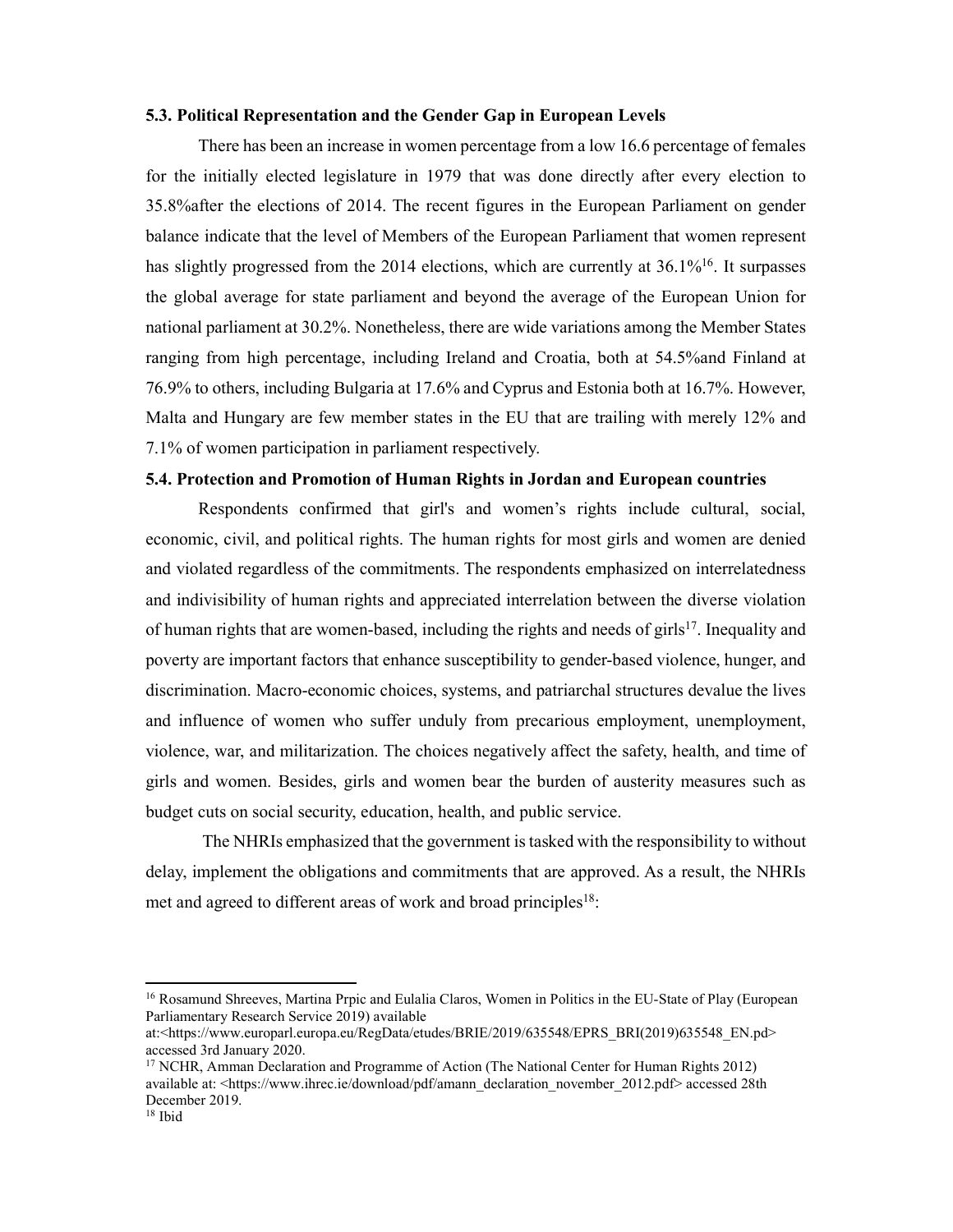- *"Mainstream and prioritize gender equality and human rights for girls and women during all activities, programs, policies, processes, and strategic planning to develop sustainable interventions to attain gender equality. It would also comprise implementing and developing training for NHRI staff and members about gender equality. It will also review the internal structures to attain gender equality in all aspects and levels of work. These include assuring NHRI of working areas that are free of bullying, violence, and sexual harassment. The NHRIs need to seek technical help from institutions, Regional Coordinating Committees, ICC, and the specialist UN agencies to support the efforts".*
- *"Reinforce the coordination between the department of children and NHRI women's rights where it appears as relevant. Cooperation with specialized institutions, particularly at national levels addressing the issues and involvement with stakeholders and organizations at the intergovernmental and regional organization, civil societies, non-state actors, UN agencies, and the trade unions. The aim is to protect and promote gender equality and human rights for girls and women".*
- *"Trail the fulfilment of the state of the obligations of human rights where NHRI allows a permit for the compliance of non-state actors with standards for human rights such as the ones that relate to gender equality and the rights of girls and women. NHRIs need to back the efforts to guarantee the rights of women of de facto and de jure or even practical equality with men whose recognition will need differential treatment and special measures. The efforts include the incorporation of gender equality and the human rights for girls and women in relevant policies and laws such as the Human Rights National Action Plans. For example, the twelve areas in Beijing Platform for Action should operate as the guiding framework to assess the action of the state to safeguard the human rights for girls and women".*
- *"Investigate, conduct inquiries and respond to allegations that violate the rights of girls and women such as identity systemic identity, discrimination in political and public life, reproductive rights violation, cultural and social rights, economic violations, genderbased violence, and discrimination against girls and women that spreads the violation. The reports and investigation ought to resort to approvals of state meeting responsibility to combat impunity and safeguard the rights of girls and women".*
- *"Enable the girl's and women's access to justice, including non-judicial and judicial remedies, concerning the directive".*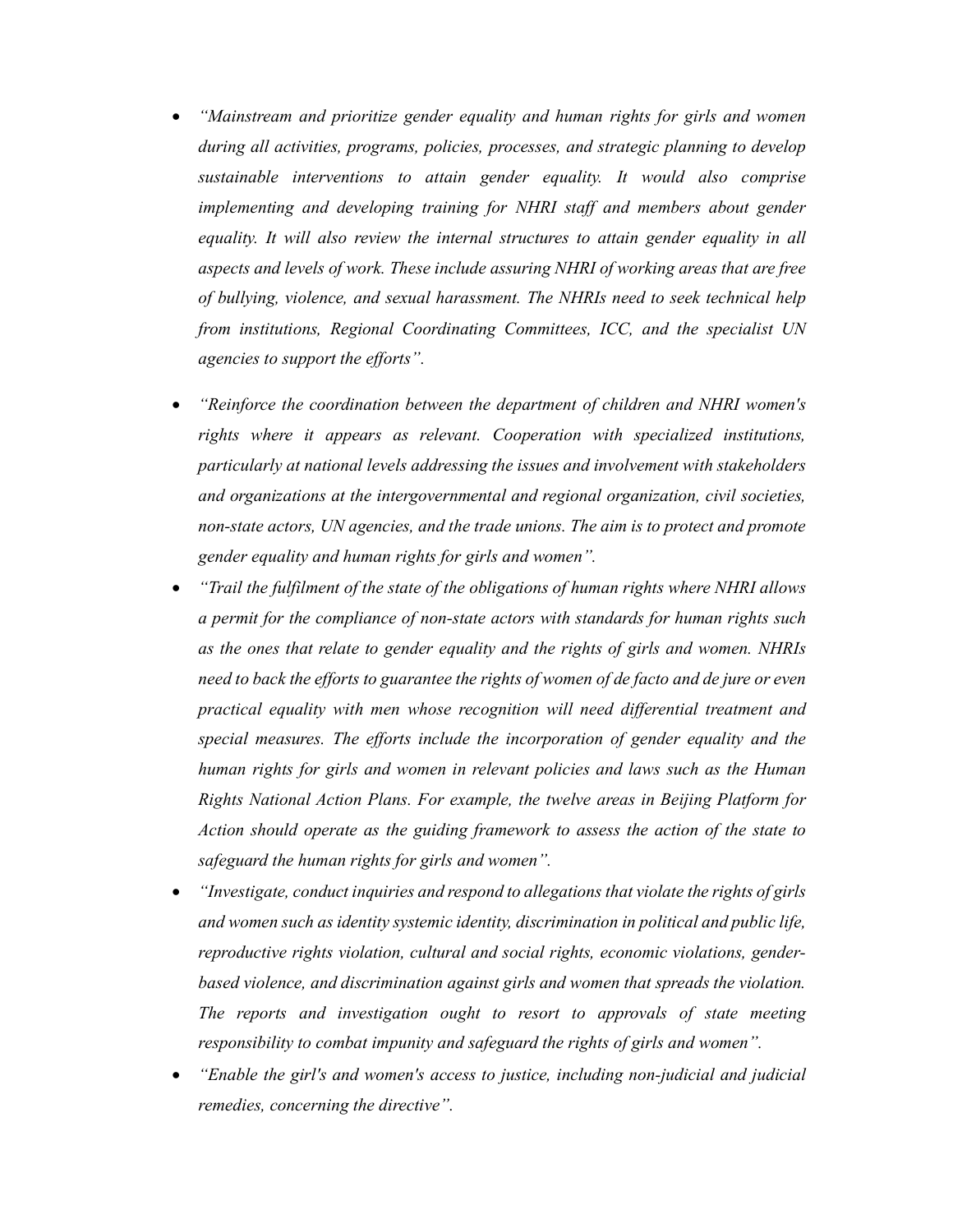### **VI. Conclusion:**

1

The data is analysed by the detailed description of chosen European countries' constitutions and Jordanian constitution with a focus on gender equality, protection and promotion of human rights, women participation and involvement and discrimination practices rooted in religion. It is concluded from data analysis that constitutions of European countries foster security, freedom and justice within the border of the European Union and it comprise strict measures against gender-based or religion-based discrimination. The Jordanian constitution has undergone several changes but there is a wide scope for improvement in terms of securing equal rights for the new generation and eradicate discriminatory practices on the basis of gender, sex and religion. It is recommended that there is a need for alignment of theories and practices in the legal system, ensure 30% quota for women in parliament, give legal status to Syrian and Iraqi refugees, implement CEDAW and extend the application of constitution to every individual under the jurisdiction of Jordan.

In addition to this, the legal framework of Jordan can encompass the reference to the rights to work, education, health and social security. Currently, the Constitution of Jordan is observed to provide the right to work, however, the international obligations of Jordan under the International Covenant on economic, social, and cultural rights and carry with them state duties in order to have a progressive realisation of these rights. Therefore, the legal framework of Jordan can make amendments and guide the lawmakers and the government officials so that they can formulate new laws and policies that can be helpful in order to address the rights discussed<sup>19</sup>. It is also recommended that a proposed change can be included to have an independent election and political part laws in Jordan. Therefore, Jordan can consist of an independent electoral commission under the judicial provision and further the country can also make amendments in the constitution to have international right to have timely, free and fair elections in the country. Currently, it is observed in the country that the fairness of the polls conducted are not up to the mark, namely the vote of one elector is not equal to the vote of another. Therefore, amendments can be made in the legal framework of Jordan regarding this20.

<sup>&</sup>lt;sup>19</sup> Ilia Shalhoub, 'Comparative Report on the State of the Judiciary in Egypt, Jordan, Lebanon and Morocco' (2019) Available at: <https://www.ifes.org/sites/default/files/comparative\_judiciary\_report\_final.pdf> accessed 23rd February 2020.

<sup>20</sup> UPR, 'Database of Recommendations' (2020) 2020 Available at: <https://www.uprinfo.org/database/index.php?limit=0&f\_SUR=86&f\_SMR=All&order=&orderDir=ASC&orderP=true&f\_Is sue=All&searchReco=&resultMax=300&response=&action\_type=&session=&SuRRgrp=&SuROrg=&SM RRgrp=&SMROrg=&pledges=RecoOnly> accessed 1stApril 2020.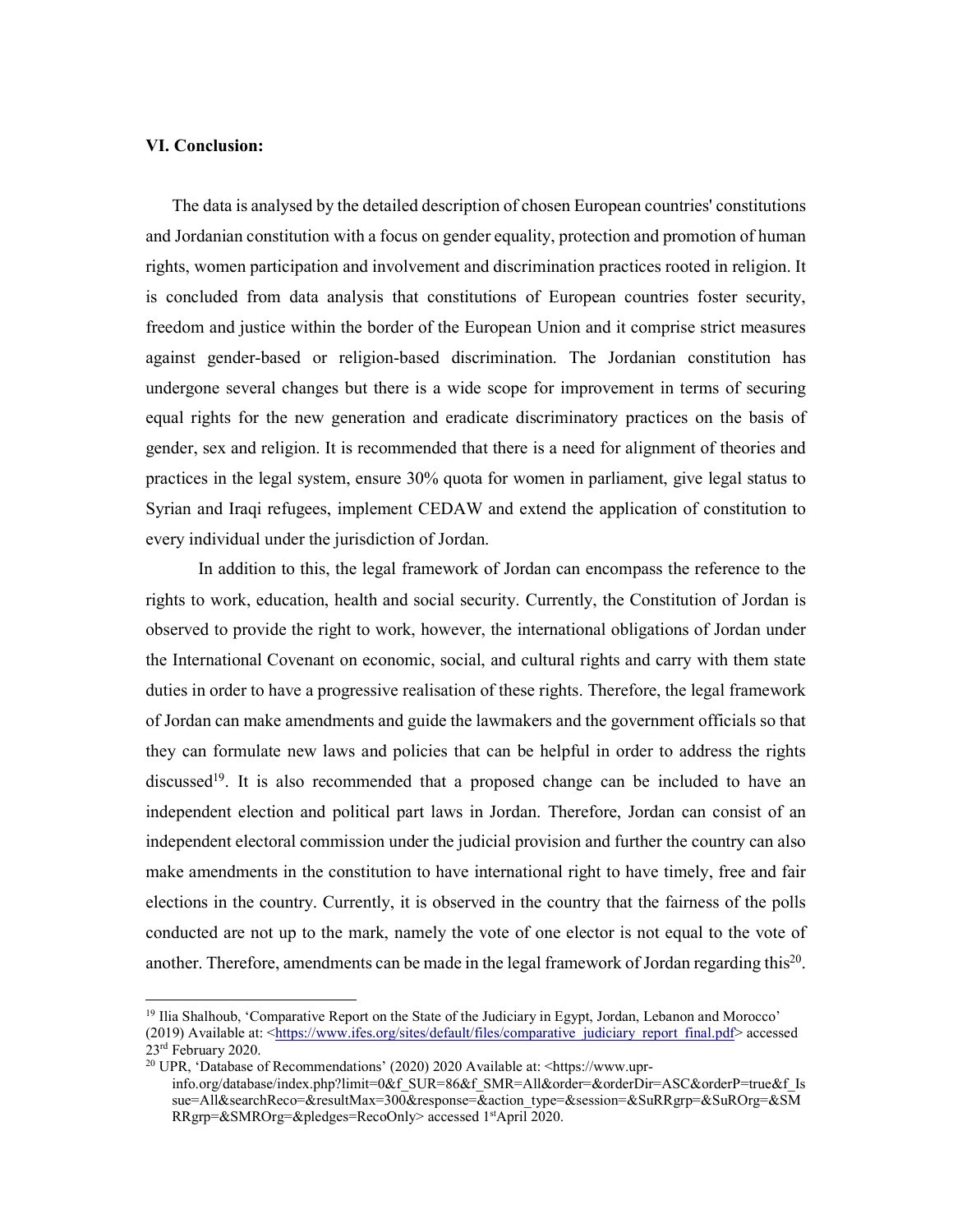The EU law has introduced many social protections and rights, such as environmental standards, consumer and employment, as well as equality and data protection. However, its influence has rather been rough and ready. Therefore, greater consistency and coherence is required to be obtained by embracing internationally-recognised social, environmental, economic and cultural rights into the European Countries' constitution. The foreign rules-based order should be developed in order to guide security and peace, promote and protect human rights, as well as sustainable development. At present, it is approaching under pressure from individuals, who prioritise his/her, self-interest over the foreign organisation. Embracing the rights in the constitution, the countries would be driving a welcome support signal for the foreign rules-based order $^{21}$ .

The European Commission has attempted to secure more systematic and greater public participation in the formation of the policies of the European Union. However, the Commission must consult on a large scale prior to proposing legislation, and should also develop and publish consultation documents wherever appropriate. The European Countries' constitution should develop requirements for the European Council when the Council acts in the legislative capacity. The constitution should also propose the needs for the Commission, ensuring active and early public participation in every policymaking. The constitution must develop requirements for the European Court of Justice in over to provide access to justice to the Non-Government Organisations. The Parliament of Europe should not be elected in accordance with national law. Instead, every European party should be elected as per the wide European program based on an election system of Europe<sup>22</sup>.

Parties must be motivated to present practicable and realistic election programmes to the process of election. The European Union also requires enhancing its capability to act; however, simultaneously, the principle of subsidiarity should not be ignored in order to provide respect to the Member states' sovereignty. In order to do so, competencies need to be assigned in accordance with expertise correspondent to a federal system where competencies are interconnected with the environment in which the most efficient administration is possible<sup>23</sup>. The growing constitution of treaties should also end, which means the introduction of a lean European Countries' constitution. The European Countries' constitution should not be

<sup>21</sup> Francesco Rossi Dal Pozzo, EU Legal Framework for Safeguarding Air Passenger Rights (Springer 2014), 115.

 $^{22}$  Clare Coffey, 'The Draft Constitution for Europe: maintaining progress towards a green constitution' Available at: <https://ieep.eu/uploads/articles/attachments/cbe5aff7-63d3-4e61-9d97-

<sup>7</sup>e345e7dccb2/constitutionpaper.pdf?v=63664509690> accessed 2nd April 2020.

<sup>23</sup> Ibid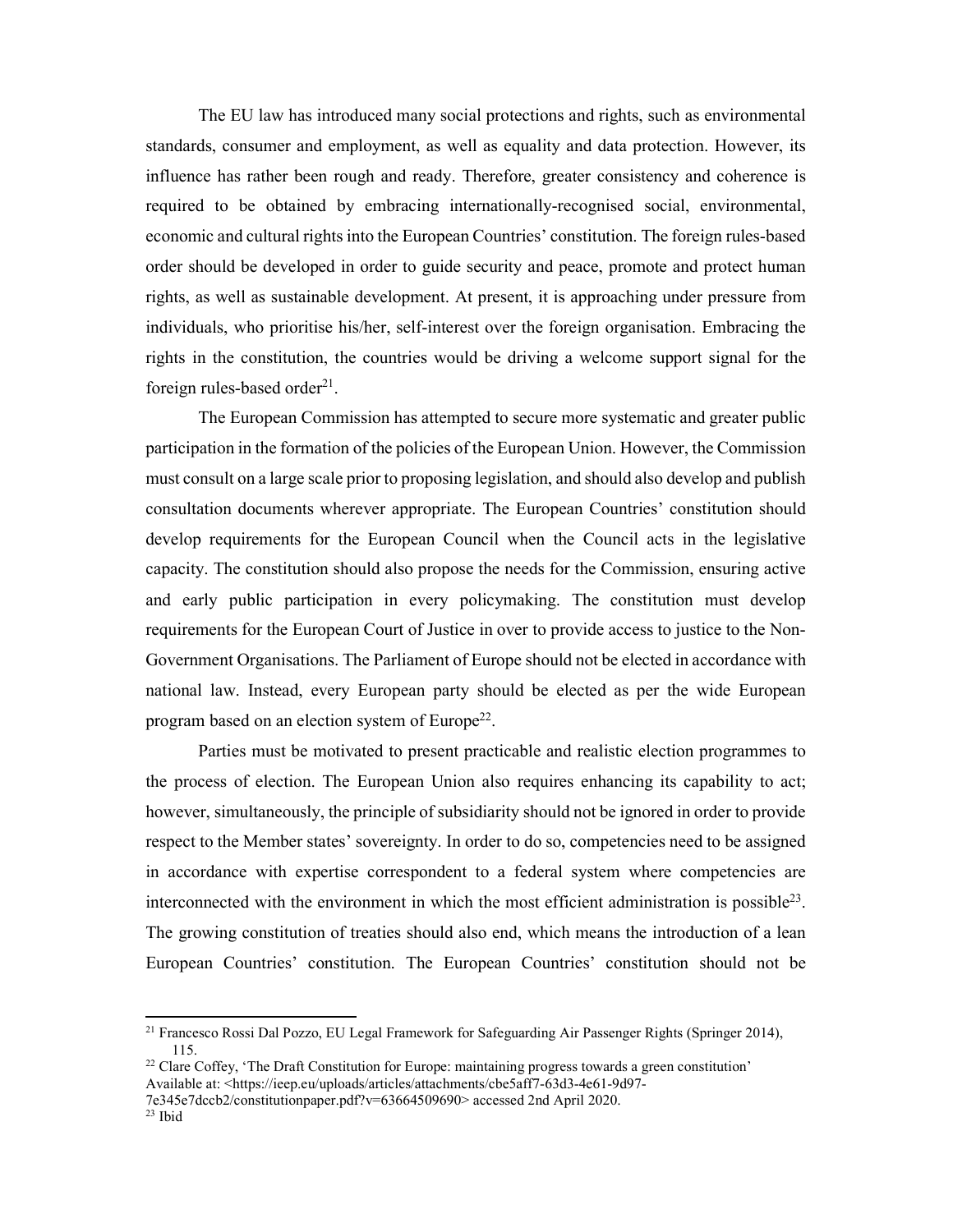imperilled to political deliberation on a daily basis. The EU should promote international regulatory cooperation because informing one another and cooperating with each other on the earlier duration of the process helps the competent authorities and regulators come up with appropriate solutions to similar issues, concerning their respective standards and policy objectives. The EU can also develop a better law-making contract that would help in enhancing the way the EU enacts and also ensure that the legislation of the EU serves businesses and citizens in a better way<sup>24</sup>.

Women's subordinate position in the community is reflected in many national legal systems like that of Jordan. Girls and women often witness discrimination with respect to property law, family law, and employment and inheritance rights. It is also examined that women also often encounter issues in accessing justice institutions. Convention on the Elimination of All Forms of Discrimination against Women (CEDAW) has been integrated by the United Nations General Assembly in 1979 and has been approved by 187 out of 194 countries, and it is an overreaching framework which can certainly assist in establishing an allinclusive legal mechanism to overcome the disproportionate discrimination experienced by girls and women. With its consideration in designing of the new framework for the new generation, it would be essential for states to take action in different domains in particular in the social, political, cultural and economic fields, and adopt adequate measures encompassing legislation to support the advancement and full-paced development of women with the ultimate motive of guaranteeing the enjoyment and exercise of human rights; and fundamental freedoms on the basis of equality with male counterparts. CEDAW also mandates the state parties to submit a report to the Committee of CEDAW after every four years illuminating achievements and progress. The valuable propositions in CEDAW are capable of addressing women's equal rights to health, employment, education and training by making calls for the incorporation of temporary special initiatives to redress the inequality between men and women while also devoting specific attention to the rural women and involving them in the progressive processes $25$ .

The Committee then issues recommendations, and such review and enforcement process is anticipated to make sure a constructive dialogue takes place for tailoring the integration of

<sup>24</sup> Europe.eu, 'Treaty Establishing a Constitution For Europe' (2005) Available at: <https://europa.eu/europeanunion/sites/europaeu/files/docs/body/treaty\_establishing\_a\_constitution\_for\_europe\_en.pdf> accessed  $4<sup>th</sup>$ April 2020.

<sup>&</sup>lt;sup>25</sup> Ann Kangas and Human Haider and Erika Fraser and others, 'Gender: Legal Framework and access to justice' Available at: <https://gsdrc.org/topic-guides/gender/legal-framework-and-access-to-justice/> accessed 3rd October 2020.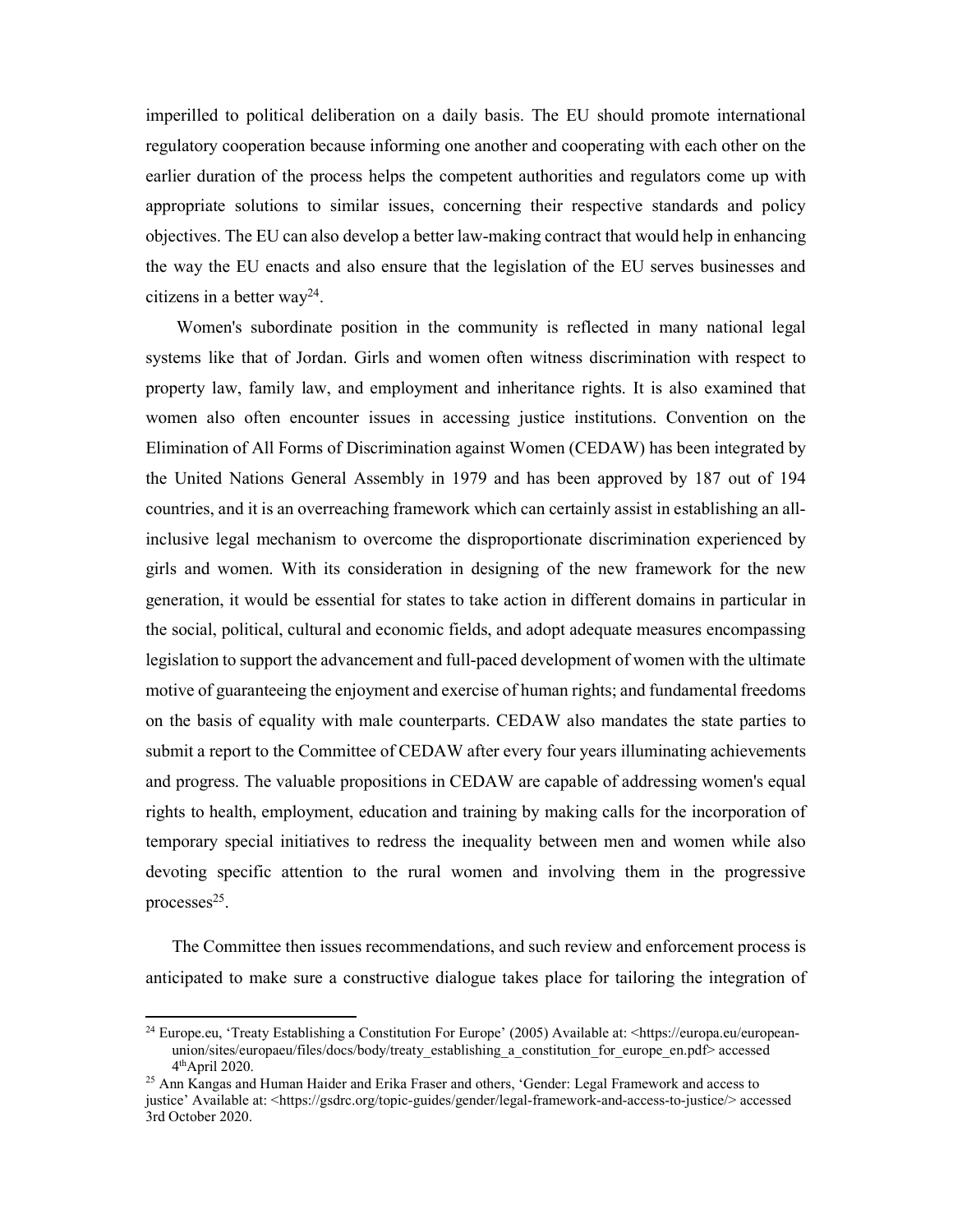CEDAW as per local scenarios. The Convention can stringently govern the actions of state actors in respect to revising constitutions, altering discriminatory policies and laws, supporting the development of new legislation and determine court decisions<sup>26</sup>. Moreover, for making optimum usage of the rights-based approach to attain the equality agenda, it is imperative to keep a rigorous check on the domestic implementation of the international human rights norms. The very nature of regional and international human rights standards demands enforcement at the national level. They need state parties to take requisite measures of a policy, administrative and legislative nature; and to offer adequate remedies in case of any contraventions for making sure that the established rights and extended freedoms are actually experienced so this is a reasonable consideration for the new framework<sup>27</sup>.

<sup>26</sup> Ibid.

<sup>27</sup> Savitri Goonesekere, 'A Rights-Based Approach to Realising Gender Equality' (DAW News Archive) Available at: <https://www.un.org/womenwatch/daw/news/savitri.htm> accessed 24 December 2020.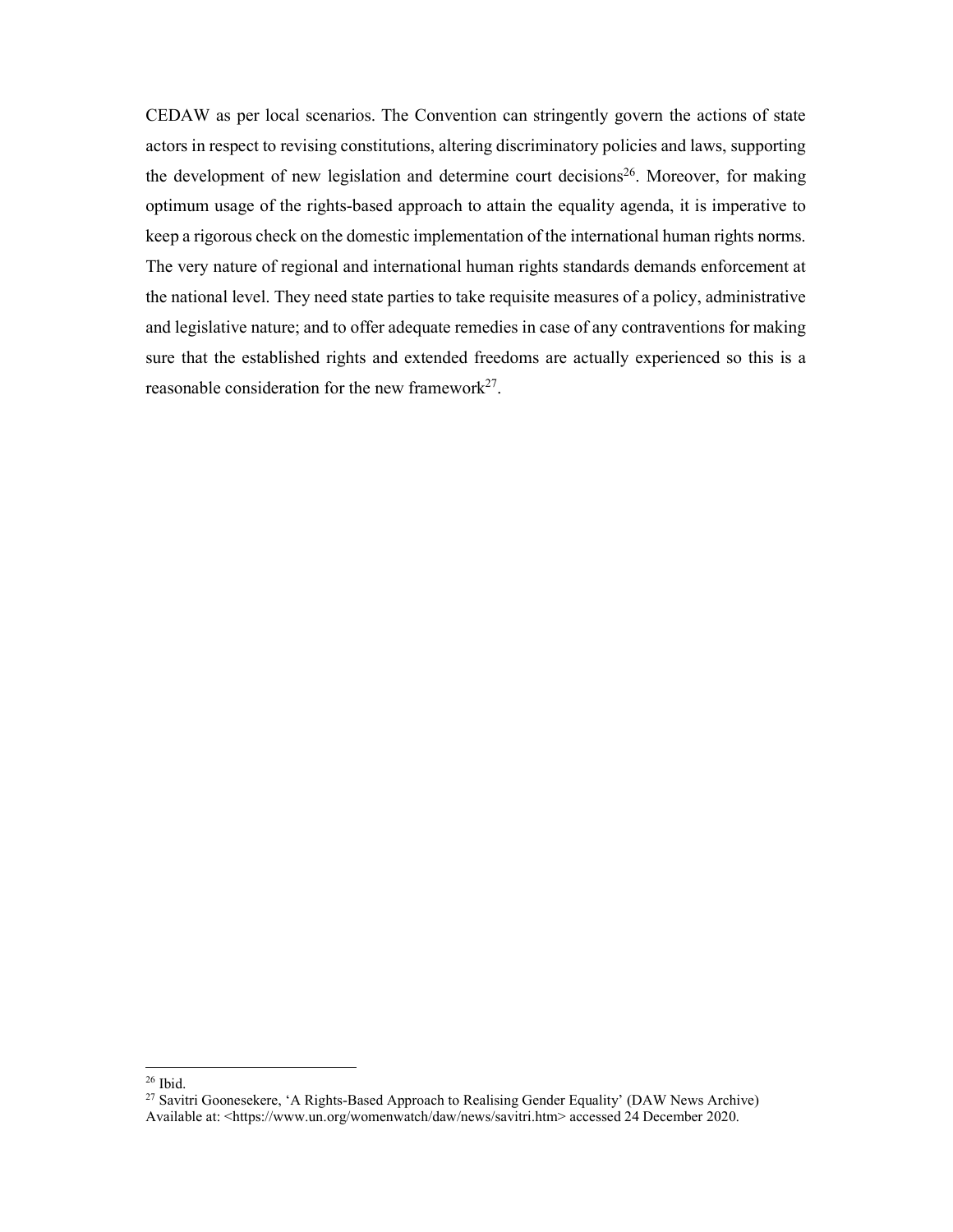#### **VII. References:**

#### **Books**

Kumaraswamy, The Palgrave Handbook of the Hashemite Kingdom of Jordan (Springer Nature 2019) 56.

Nicola Lupo, Interparliamentary Cooperation in the Composite European Constitution (Bloomsbury Publishing 2016).

Amin Al-Mashaqbeh, Jordanian Political System (Xlibris Corporation 2019).

Saunders, M., Lewis, P. and Thornhill, A., 2012.Research Methods for Business Students. 6th ed. Harlow: Pearson Education Limited.

Baran and Mette L, Mixed Methods Research for Improved Scientific Study (IGI Global 2016).

Sarah J. Tracy, Qualitative Research Methods: Collecting Evidence, Crafting Analysis, Communicating Impact (John Wiley & Sons 2019).

Greg Guest and Kathleen M. MacQueen and Emily E. Namey, Applied Thematic Analysis (SAGE 2012).

Christopher McCrudden, *Buying Social Justice* (Oxford University Press 2007).

Christopher McCrudden, *Buying Social Justice: Equality, Government Procurement, & Legal Change* (Oxford University Press 2007).

David Feldman, English Public Law (2nd edn, Oxford University Press 2009).

Francesco Rossi Dal Pozzo, EU Legal Framework for Safeguarding Air Passenger Rights (Springer 2014).

Elena Drymiotou, Human Rights, Constitutional Law and Belonging: The Right to Equal Belonging in a Democratic Society (Routledge 2018).

- Ngulube and Patrick, Handbook of Research on Connecting Research Methods for Information Science Research (IGI Global 2019).
- OECD, Women in Public Life Gender, Law and Policy in the Middle East and North Africa: Gender, Law and Policy in the Middle East and North Africa (OECD Publishing 2014).
- Viktoria Schoja, Determining Consumer Behaviour in the Catering Industry: A Case Study Of Starbucks UK (Academic Publishing 2016).

# **Website**

Freedom House. 2016. Why Is Jordan Backsliding on Gender Equality? [Online]. Available at:

<https://freedomhouse.org/article/why-jordan-backsliding-gender-equality>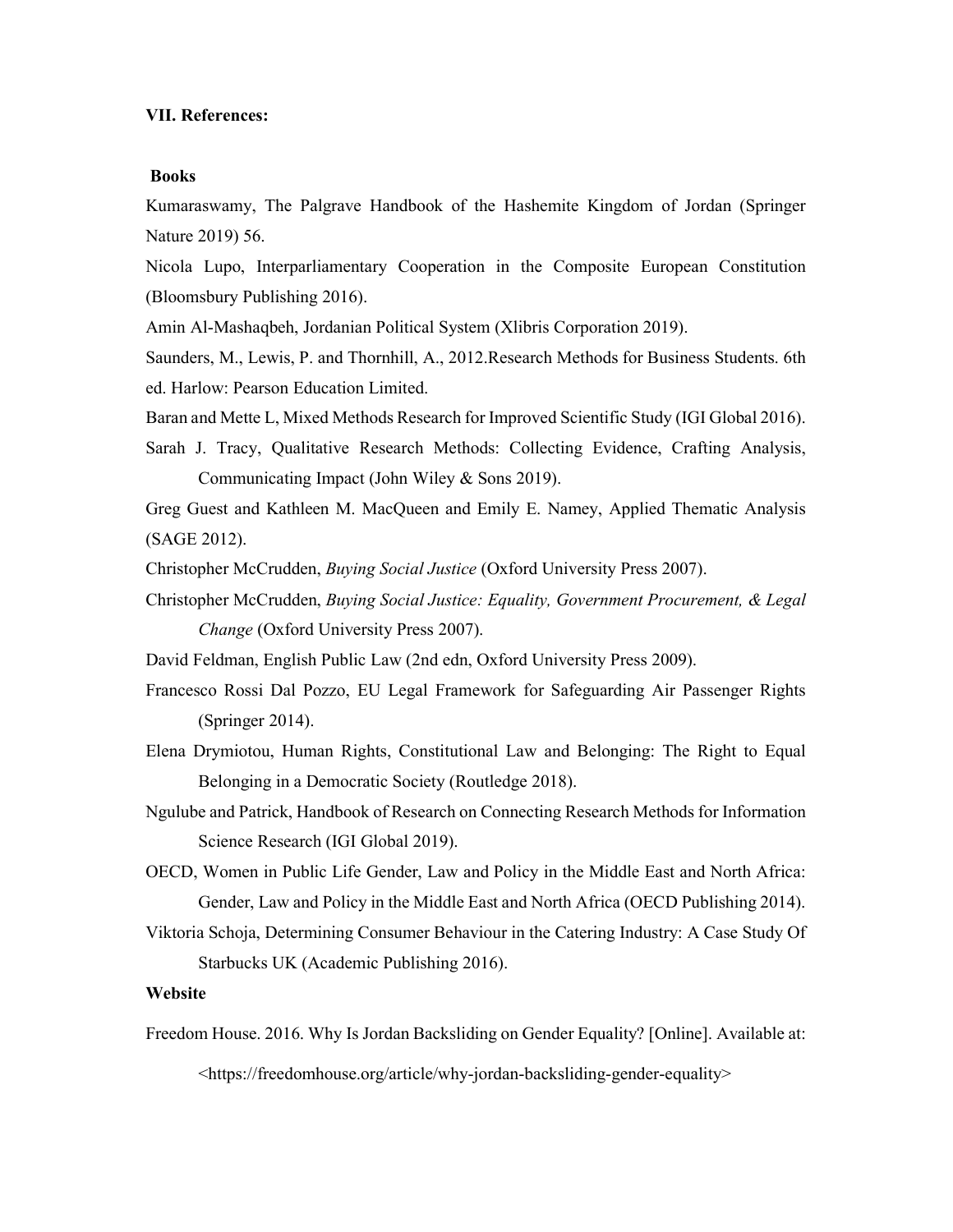Rosamund Shreeves, Martina Prpic and Eulalia Claros, Women in Politics in the EU-State of Play (European Parliamentary Research Service 2019) available at:<https://www.europarl.europa.eu/RegData/etudes/BRIE/2019/635548/EPRS\_BRI(2019)63 5548\_EN.pdf>.

NCHR, Amman Declaration and Programme of Action (The National Center for Human Rights 2012) available at:

<https://www.ihrec.ie/download/pdf/amann\_declaration\_november\_2012.pdf>.

Ilia Shalhoub, 'Comparative Report on the State of the Judiciary in Egypt, Jordan, Lebanon and Morocco' (2019) Available at:

<https://www.ifes.org/sites/default/files/comparative\_judiciary\_report\_final.pdf>.

UPR, 'Database of Recommendations' (2020) 2020 Available at: <https://www.uprinfo.org/database/index.php?limit=0&f\_SUR=86&f\_SMR=All&order=&orderDir=ASC&ord erP=true&f\_Issue=All&searchReco=&resultMax=300&response=&action\_type=&session= &SuRRgrp=&SuROrg=&SMRRgrp=&SMROrg=&pledges=RecoOnly>.

Clare Coffey, 'The Draft Constitution for Europe: maintaining progress towards a green constitution' Available at: <https://ieep.eu/uploads/articles/attachments/cbe5aff7-63d3-4e61- 9d97-7e345e7dccb2/constitutionpaper.pdf?v=63664509690>.

Europe.eu, 'Treaty Establishing a Constitution For Europe' (2005) Available at: <https://europa.eu/europeanunion/sites/europaeu/files/docs/body/treaty\_establishing\_a\_consti tution for europe en.pdf>.

Ann Kangas and Human Haider and Erika Fraser and others, 'Gender: Legal Framework and access to justice' Available at: <https://gsdrc.org/topic-guides/gender/legal-framework-andaccess-to-justice/>.

Savitri Goonesekere, 'A Rights-Based Approach to Realising Gender Equality' (DAW News Archive) Available at: <https://www.un.org/womenwatch/daw/news/savitri.htm>.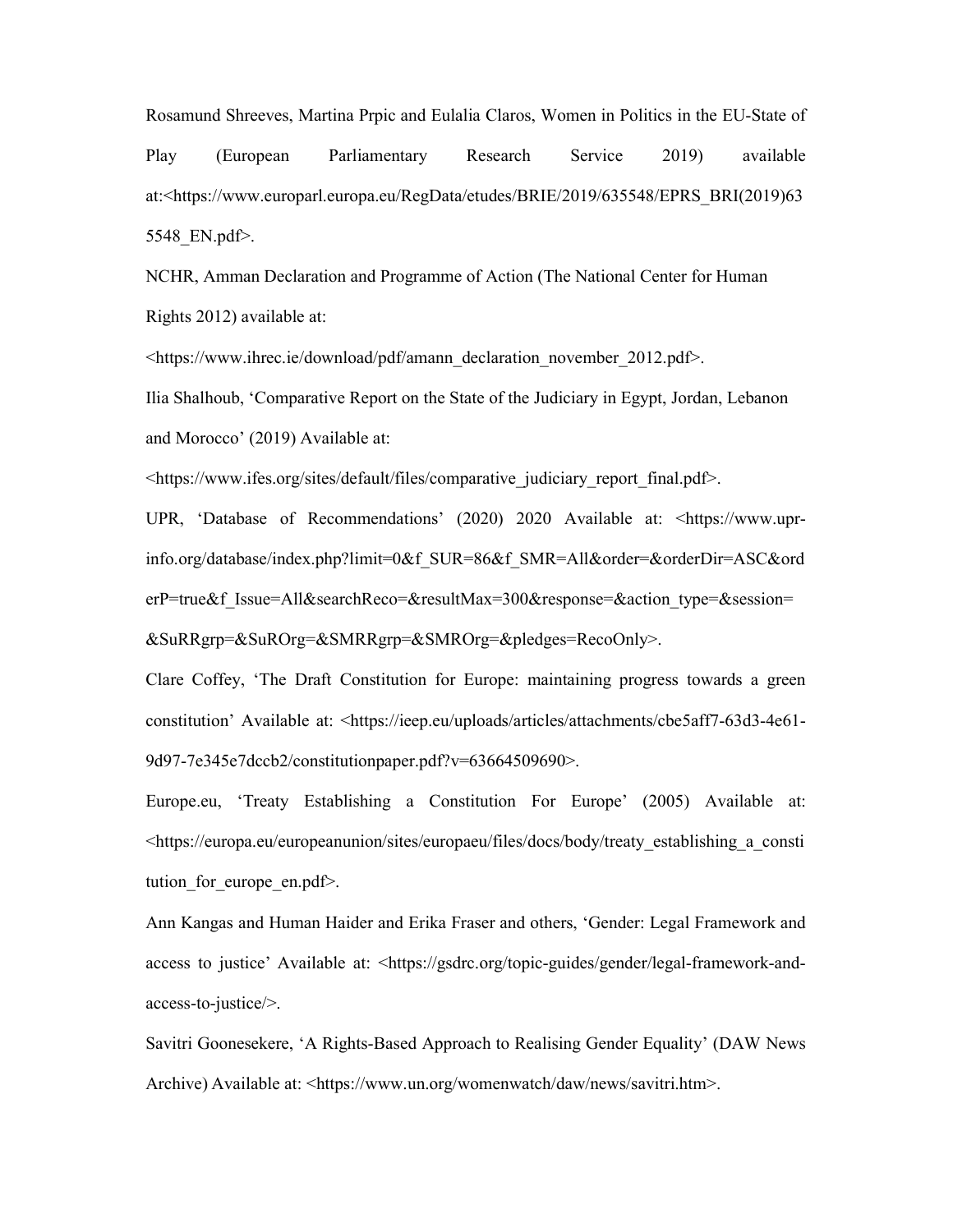Constitute'France1958(rev.2008)' Available at:

<https://www.constituteproject.org/constitution/France\_2008?lang=en>.

- International IDEA, 'Gender Quotas Database' (2020) Available at: <https://www.idea.int/data-tools/data/gender-quotas/country-view/154/35 >.
- Justyna Pawlak and Alicja Ptak, 'As Poland's Church embraces politics, Catholics depart' (3 February 2021) Available at: <https://www.reuters.com/article/us-poland-churchinsight-idUSKBN2A30SN>.

#### **Journals**

- Jann Komarek, *'National constitutional courts in the European constitutional democracy*, (2014) 12 IJCL 3, 525.
- Justin Driver, '*The significance of the frontier in American constitutional law'* (2012) 2011 TSCR 1, 345.
- Xabier Larrucea, Izaskun Santamaria, Rory V. O'Connor and Richard Messnarz, Systems, Software and Services Process Improvement: 25th European Conference, EuroSPI 2018, Bilbao, Spain, September 5-7, 2018, Proceedings (Springer 2018).

#### **VIII. Publication List:**

**1-** A short comparative note on the Jordanian and some European constitutions. Published in JURA. A Pécsi Tudományegyetem Állam- és Jogtudományi Karának tudományos lapja 2016. 2. szám HU-ISSN 1218-00793.

The number of characters: 39,825 characters.

The type of the publication: Professional essay in a foreign language published in a foreign professional journal of category (B) and in a peer-reviewed volume of essays